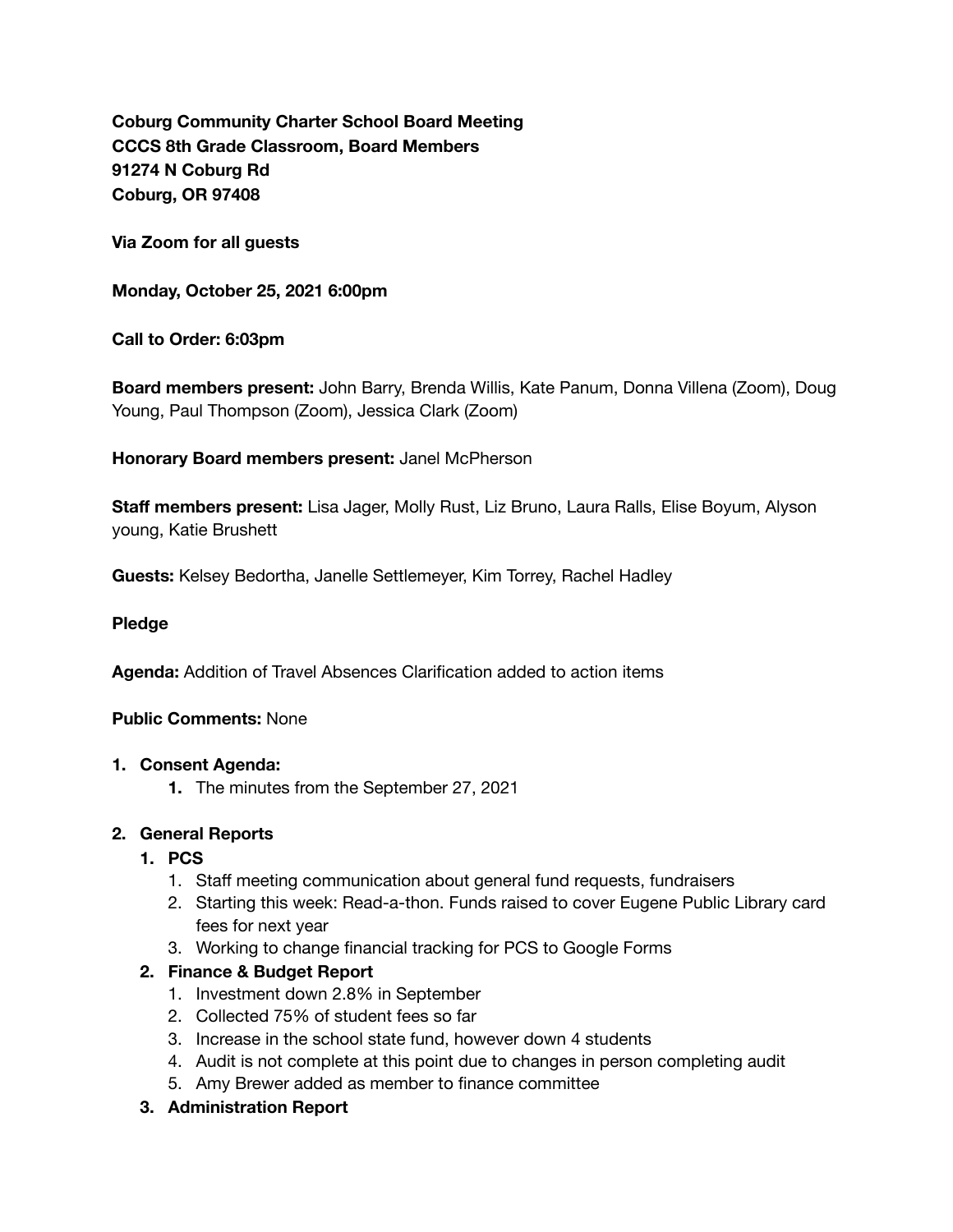- 1. Enrollment is stable, currently 221 students
- 2. 4j approved lease agreement received
- 3. Johnson electric volunteered to repair kinder/first grade drinking fountain
- 4. Experiencing large impact with staff due to personal/family illnesses actively seeking substitutes
	- 1. Posted position for substitutes
	- 2. Staff also looking for personal contacts that might be interested in being a sub
- 5. Temporary solution for performing arts position candidate will be here through winter break and has experience outside Oregon with teaching, still looking for permanent solution
- 6. Walk and Roll starting next week come to school in a non-motorized way
- 7. Students are starting to settle into a routine. Dean of Students to provide education/ information about how parents can help support students transitioning back to school

# **4. Staff Report**

- 1. Survey out to staff regarding highlights and needs
	- 1. Struggles to meet students where they are emotionally/socially and trying to move forward
	- 2. Prep time is an issue for due to lack of preforming arts teacher
	- 3. Volunteers needed in the building
	- 4. Great to have students back in the building but staff is feeling the pressure to move kids along academically
- 2. Discussion about what additional support looks like for staff

# **3. Information/Discussion Items**

## **1. Review Board Goals in alignment with Governance**

- 1. Breakdown of 4 suggested Board committees including:
	- 1. Strategic Planning Committee
	- 2. Academic Excellence Committee
	- 3. Governance Committee
	- 4. Safety Committee

# **2. SIA Grant**

1. Report to ODE regarding how the SIA grant funds are being used, how we are aligning expenditures and goals

# **3. Academic philosophy**

- 1. Start of this was the math discussion from last time
- 2. Two was to move ahead with our identity as a community immersion
- 3. What is our identity moving forward?
- 4. Still in development phases

## **4. Suicide Prevention Plan**

1. Review of suicide prevention document

# **4. Action Items**

**1. Executive Director Goals**